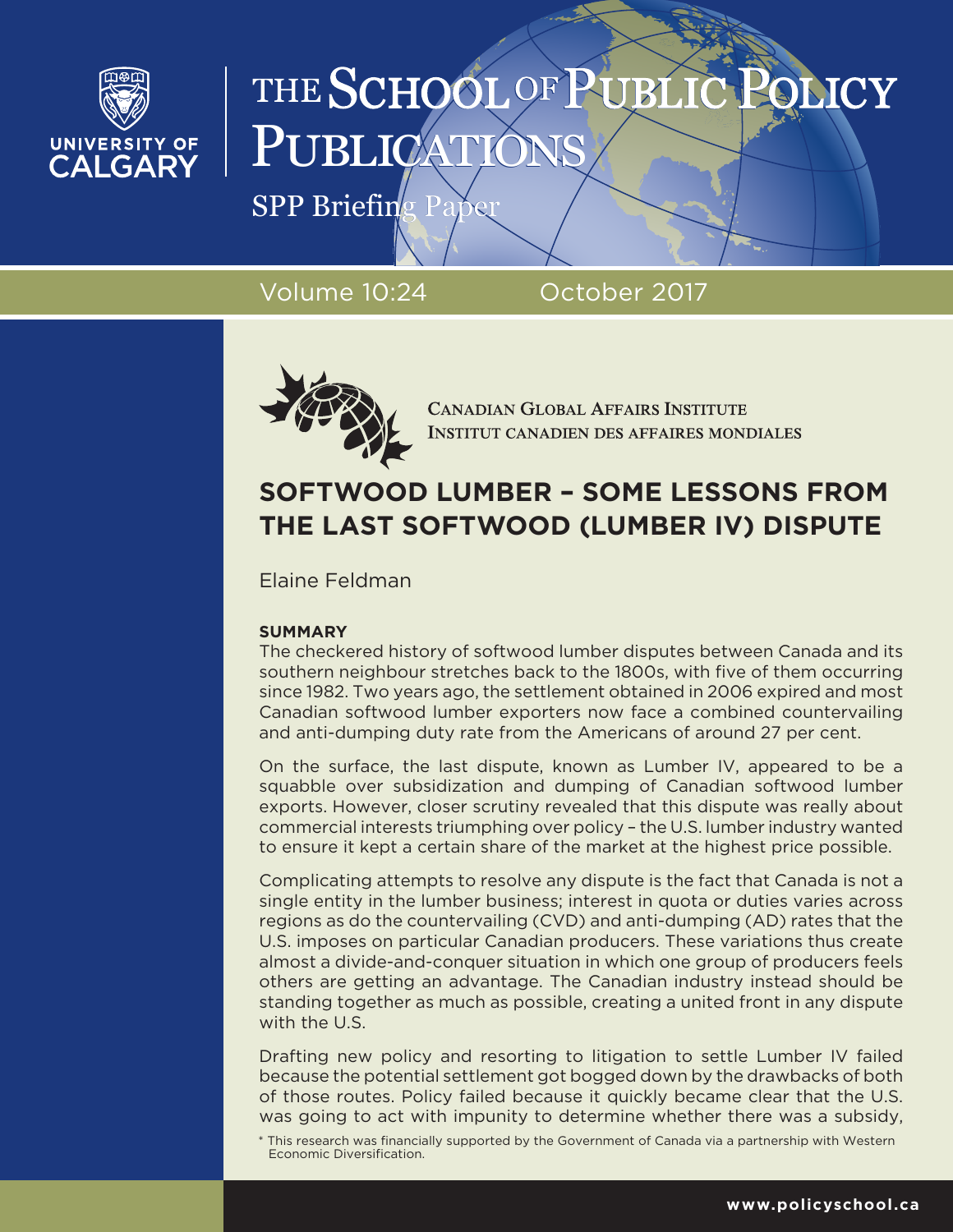regardless of what the trade rules permitted. And litigation created an endless loop in which contradictory rulings were handed back and forth between NAFTA panels and the U.S. International Trade Commission, stalling any resolution. Lumber IV also taught the Canadians that taking their complaints to both NAFTA and the World Trade Organization, which does not order a refunding of wrongly collected duties, only further muddied the hoped-for outcome. It took political will on the part of both the U.S. and Canada to finally reach a solution.

Nevertheless, Chapter 19 of NAFTA played a key role in establishing the 2006 softwood lumber accord between the U.S. and Canada, and the return to Canada of approximately \$4 billion of the \$5 billion worth of duties deemed to have been wrongly collected by the Americans. A renegotiation of NAFTA that would see the elimination of Chapter 19, which the U.S. has called for, would make the settlement of Lumber V much more difficult, politicized and litigious. The absence of Chapter 19 could also threaten other Canadian industries should the U.S. proceed with industry requests to impose CVD and/or AD duties (Boeing and its complaint against Bombardier being the most recent example).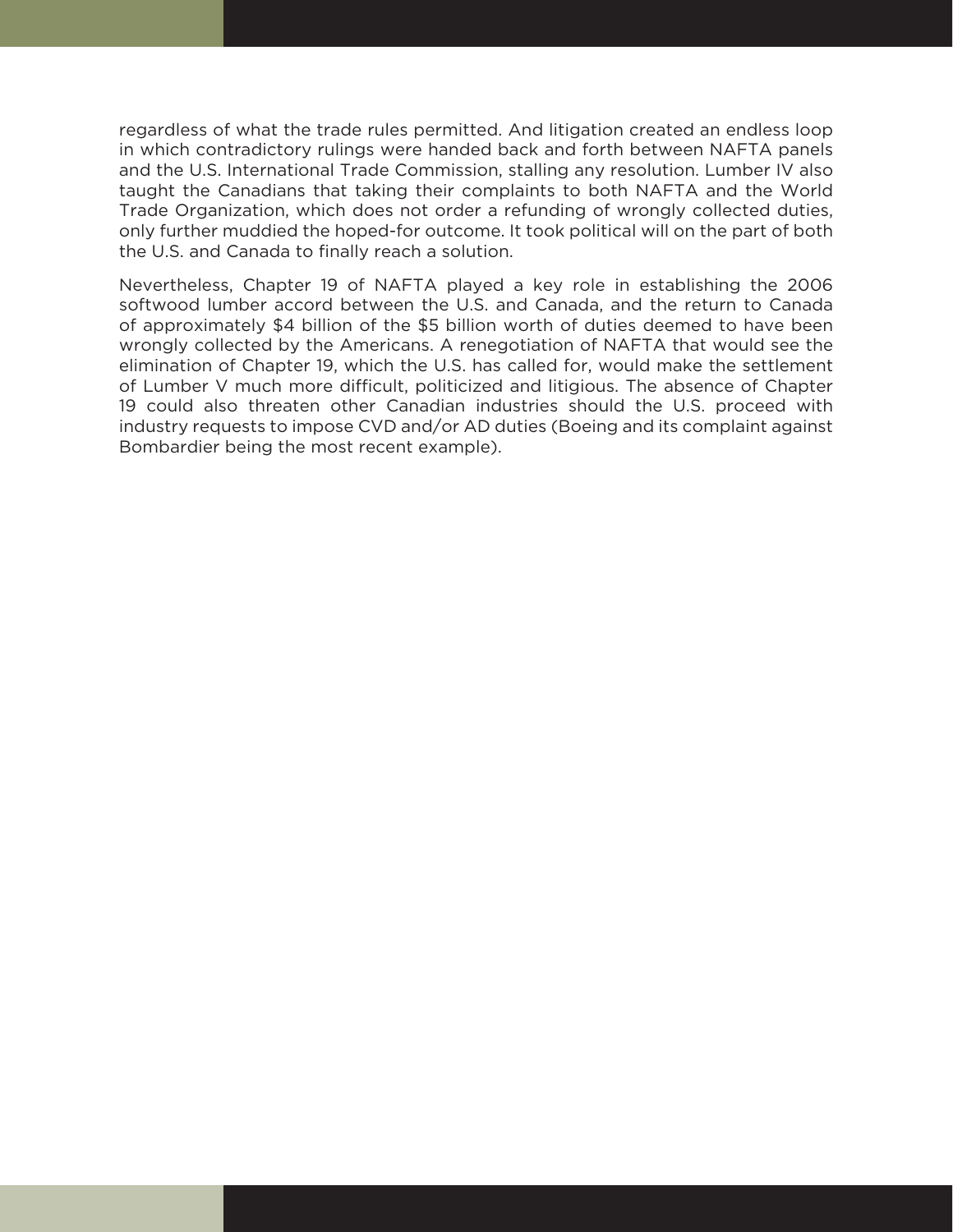

# THE SCHOOL OF PUBL PUBLICA

SPP Briefing Paper

Volume 10:24 October 2017



**CANADIAN GLOBAL AFFAIRS INSTITUTE INSTITUT CANADIEN DES AFFAIRES MONDIALES** 

# **BOIS D'ŒUVRE RÉSINEUX – LEÇONS À TIRER DU 4<sup>E</sup> CONFLIT SUR LE BOIS D'ŒUVRE\***

Elaine Feldman

# **RÉSUMÉ**

L'histoire chaotique des conflits sur le bois d'œuvre entre le Canada et son voisin du Sud remonte aux années 1880, et cinq différends du genre ont eu lieu depuis 1982. Il y a deux ans, l'accord conclu en 2006 est venu à échéance et la plupart des exportateurs canadiens de bois d'œuvre résineux font maintenant face à un mélange de droits compensateurs et antidumping imposés par les États-Unis et s'élevant à près de 27 pour cent.

En apparence, le dernier conflit, quatrième du genre, semblait une dispute portant sur les subventions et le dumping liés aux exportations de bois d'œuvre canadien. Un examen détaillé révèle toutefois que le conflit mettait plutôt en scène la prévalence des intérêts commerciaux sur la politique : l'industrie du bois d'œuvre aux États-Unis voulait s'assurer de conserver une part du marché au plus haut prix possible.

Un des facteurs qui compliquent les tentatives de résolution de conflit est le fait que le Canada n'est pas une entité homogène dans le contexte du bois d'œuvre : les taux d'intérêt des quotas et des droits varient d'une région à l'autre. Il y a aussi variation dans les taux des droits compensateurs et antidumping que les États-Unis imposent à certains producteurs canadiens. Ces variations créent une situation qui s'apparente à la stratégie du « diviser pour régner », puisque des groupes de producteurs ont l'impression que les autres jouissent de meilleures conditions. Pourtant, l'industrie canadienne devrait s'unir autant que possible pour faire front aux États-Unis.

Dans le cadre de ce quatrième conflit, l'élaboration d'une nouvelle politique et le recours aux procédures judiciaires ont tous deux échoué parce que les

\* Cette recherche a été soutenue financièrement en partie par le gouvernement du Canada via Diversification de l'économie de l'Ouest Canada.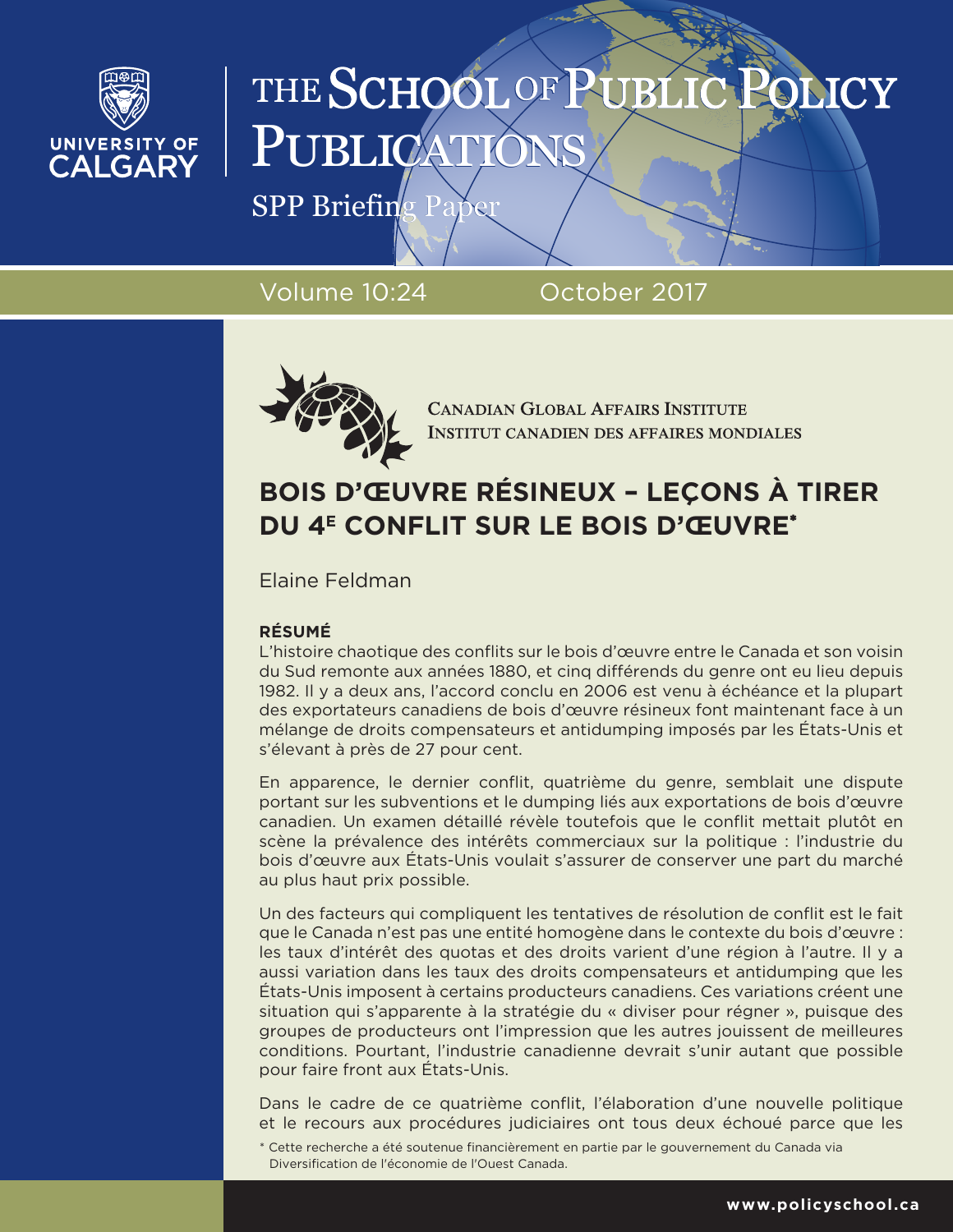règlements visés se sont heurtés à des embûches dans chacune de ces deux avenues. La politique a échoué parce qu'il est vite devenu clair que les États-Unis agiraient impunément en déterminant s'il y avait ou non subvention, sans égard pour les règles commerciales. Quant au recours aux procédures judiciaires, on y a observé un cycle sans fin où des règles contradictoires allaient et venaient entre les groupes spéciaux de l'ALENA et la Commission du commerce international des États-Unis, entravant ainsi toute possibilité de résolution. Le quatrième conflit sur le bois d'œuvre a aussi montré aux Canadiens que le dépôt de plaintes devant l'ALENA ou l'Organisation mondiale du commerce, laquelle n'ordonne pas le remboursement des droits perçus à tort, n'a fait qu'embrouiller davantage les décisions espérées. Il a fallu une volonté politique de la part des États-Unis et du Canada pour finalement trouver une solution.

Néanmoins, le chapitre 19 de l'ALENA a joué un rôle clé dans l'accord de 2006 sur le bois d'œuvre entre les États-Unis et le Canada ainsi que dans le remboursement au Canada d'environ 4 des 5 milliards de dollars en droits considérés comme perçus à tort par les États-Unis. Une renégociation de l'ALENA qui verrait le retrait du chapitre 19 – ce que demandent les États-Unis – rendrait encore plus difficile, politisée et litigieuse la résolution d'un cinquième conflit sur le bois d'œuvre. L'absence du chapitre 19 pourrait aussi menacer d'autres industries canadiennes, si les États-Unis accédaient aux demandes d'un secteur industriel quelconque d'imposer des droits compensateurs et antidumping (le cas de la plainte de Boeing contre Bombardier en étant l'exemple le plus récent).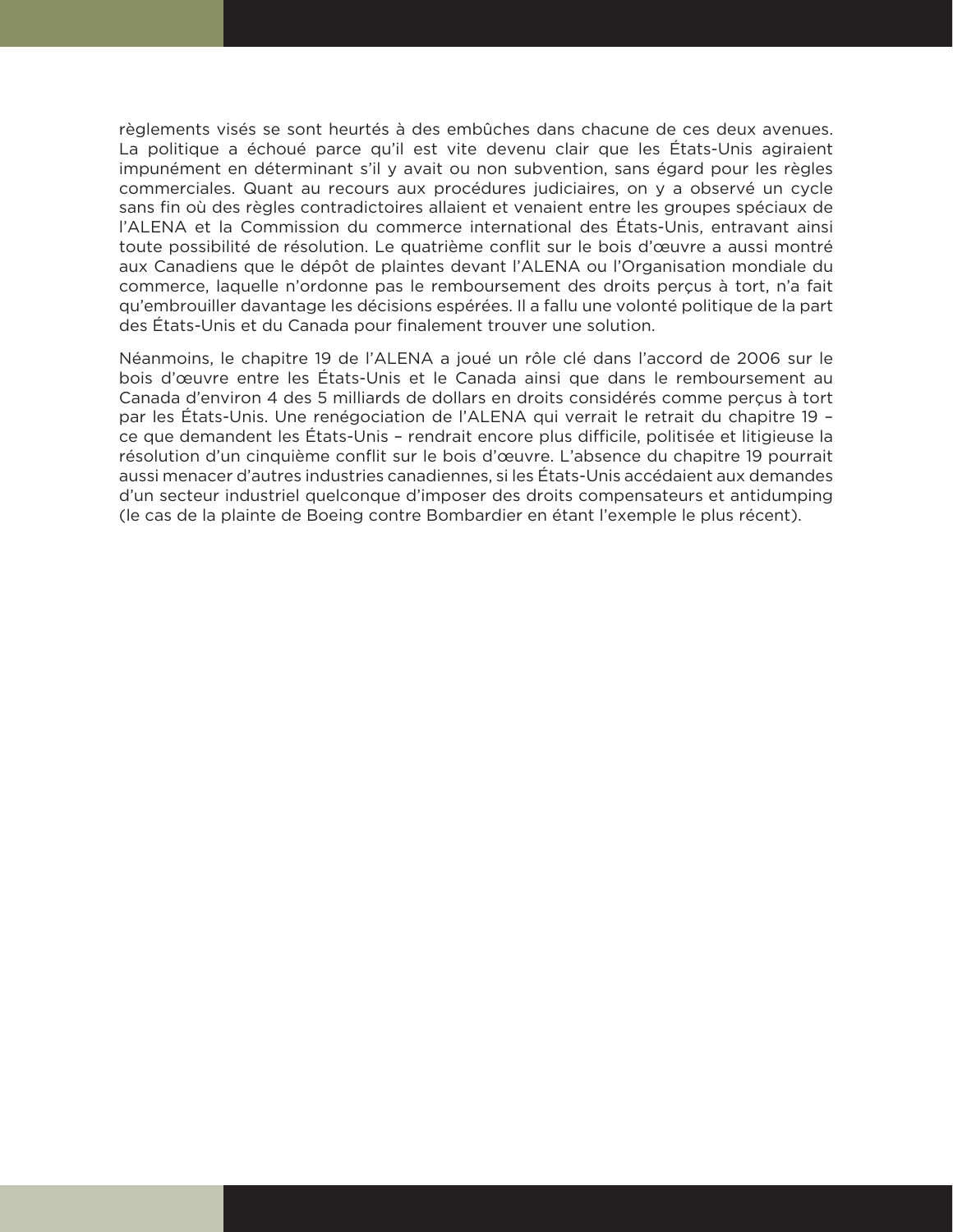# **INTRODUCTION**

Forest products have been a cause of trade friction between Canada and the United States for a very long time, with disputes going back to the early 1800s. However, the current era of softwood lumber disputes began with Lumber I in October 1982. The U.S. Coalition for Fair Canadian Lumber Imports alleged that certain Canadian softwood lumber products were subsidized and petitioned the U.S. Department of Commerce for the imposition of a countervailing duty against Canadian softwood lumber imports. Since that time, there have been periods of relative peace (usually as a result of a managed trade agreement between Canada and the United States), interspersed with disputes. Canada now finds itself enmeshed in the latest such dispute (Lumber V) which fits this pattern. After the expiry of the 2006 Canada- U.S. Softwood Lumber Agreement in 2015 and the one-year standstill agreement preventing U.S. industry from bringing any trade cases, most Canadian softwood lumber exporters now face a combined countervailing (CVD) and antidumping duty (AD) rate of approximately 27 per cent. Some Canadian companies have their own specific individual rates. For example, J.D. Irving has the lowest combined rate of 9.87 per cent, composed of an AD rate of 6.87 per cent and a CVD rate of 3.02 per cent. Canfor Corporation has the highest combined rate, composed of an AD rate of 7.72 per cent and a CVD rate of 20.26 per cent.

At the time of writing, there is a "gap period" during which the CVD duties are not being collected. That is because the U.S. Tariff Act provides that preliminary CVD duties cannot be in place for more than 120 calendar days. As the duties began to be collected as of 12:00 am on April 28, 2017, the period during which they could be collected ended as of 11:59 pm on August 26, 2017. AD duties are still being collected as they began to be collected later (June 20, 2017) and a similar 120 period is not yet up.The U.S. Department of Commerce has announced that it will postpone until no later than November 13, 2017 its final determinations in both the countervailing and anti-dumping duty investigations.

A Commerce final determination date of November 13, 2017 would be followed by a final injury determination by the U.S. International Trade Commission, no later than December 21, 2017. Final duties would then be imposed upon publication of the final duty order in the U.S. Federal Register. This is expected to occur in late 2017 or early 2018, although it is possible that these dates could be moved up.

Why do Canadian softwood lumber exports to the United States create such trade friction, which at times spills over and can have detrimental effects on broader issues between the two countries? How does NAFTA fit into it? As a member and then for a time head of the Canadian negotiating team for the last softwood lumber dispute, I believe that there are lessons that can be learned from Lumber IV which went on from 2001-2006.

The United States softwood lumber industry, often with the support of their government, has been arguing since Lumber I in 1982 that Canadian softwood lumber is subsidized, mainly through provincial stumpage systems, and that this subsidy is injuring or threatening to injure the U.S. industry. Since Lumber IV they have also argued that Canadian softwood lumber is exported at dumped prices, i.e., that the product is being sold in the United States at a price lower than that at which it is sold on the Canadian domestic market.

It might surprise many Canadians to know that softwood lumber, like almost every other good (dairy and poultry products are notable exceptions) is covered by NAFTA and subject to no tariffs on exports to the United States. Similarly, the United States could export its softwood lumber dutyfree to Canada. Both countries, however, retain their ability to apply their respective trade remedy laws against imports from the other country. Trade remedies are tools that allow governments to take action against imports which are causing or threatening to cause injury to a domestic industry. For the purposes of the softwood lumber dispute, the remedies are anti-dumping (AD) and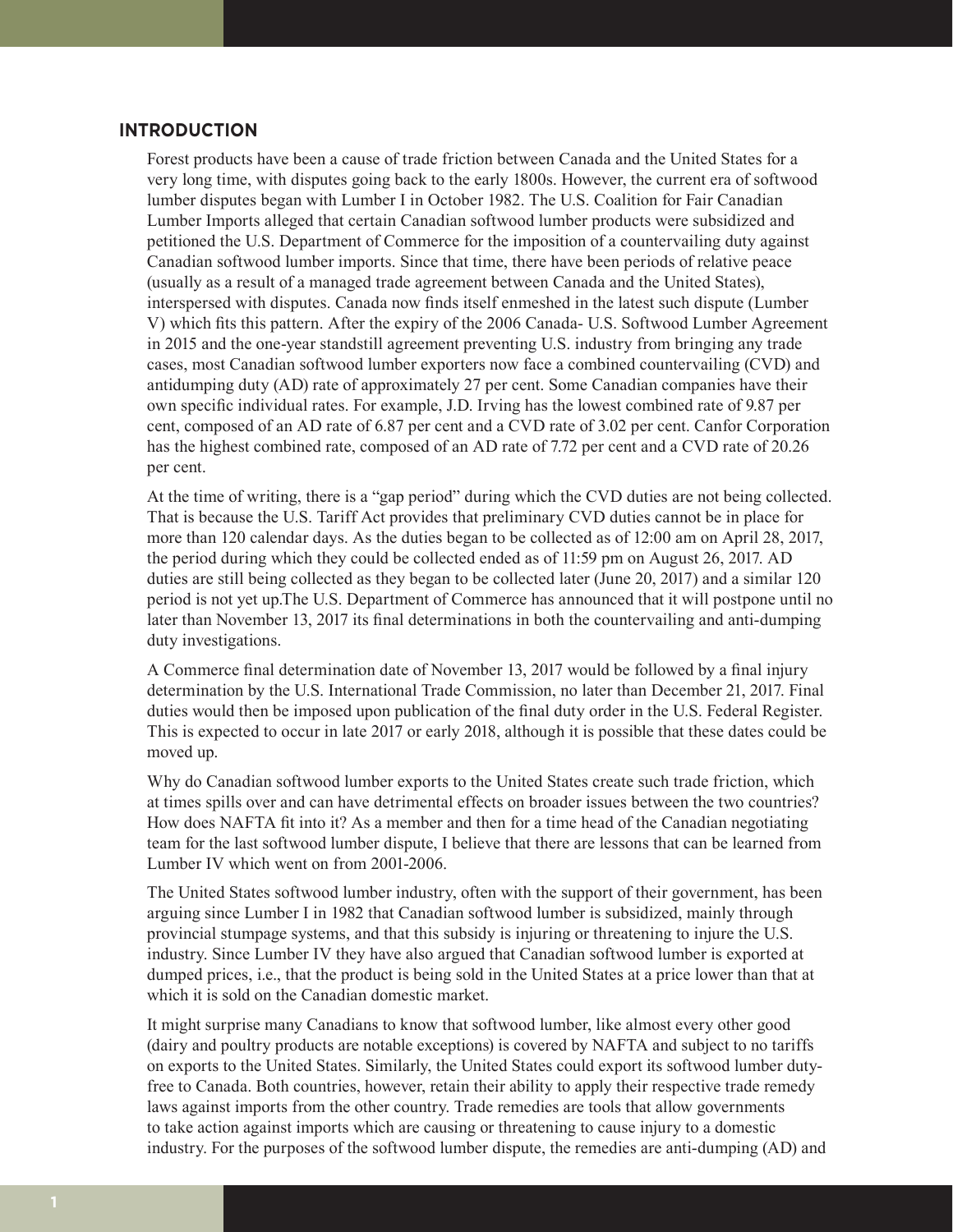countervailing (CVD) duties. Article 1902 of the NAFTA states: "1. Each Party reserves the right to apply its antidumping law and countervailing duty law to goods imported from the territory of any other Party."

This means that a domestic industry which considers that it is injured or there is a threat of injury as a result of subsidized or dumped (or both) imports, can request that its government take actions against such imports. Should the government find that imports are subsidized or dumped (or both) and that such imports are causing or threatening to cause injury to the domestic industry, the government can impose AD or CVD, or as in Lumber IV and V, both AD and CVD duties. The findings, leading to the imposition of the duties, can be challenged in domestic courts, under NAFTA Chapter 19 binational panels or in the dispute settlement proceedings of the World Trade Organization (WTO).

The foregoing fits neatly into the realm of trade policy and dispute settlement: the U.S. industry alleges subsidy and dumping of Canadian softwood lumber; the Department of Commerce finds that to be the case and determines the amount of the subsidy and the dumping; the U.S. International Trade Commission determines whether there is injury or threat of injury to U.S. softwood lumber producers. But a close examination of Lumber IV shows that the U.S. industry is not really interested in whether Canadian softwood lumber exports are subsidized or dumped, but rather in ensuring that the U.S. industry maintains a certain share of the market, at the highest possible price. And the U.S. government is largely captive to industry perceptions. Commercial interests, not policy, prevail.

What does this mean for Canadian interests? It is important to recognize that there is no one Canadian interest, but rather regional interests. At one end is British Columbia, generally supported by Alberta. B.C., which has traditionally accounted for about half of Canada's softwood lumber exports to the United States, has large trees and large, efficient producers. Quebec and Ontario have small trees and smaller producers. The Atlantic provinces have traditionally been exempt from any CVD actions and have worked strenuously to remain exempt from any managed trade agreement. (While Lumber IV included Atlantic producers in the U.S. AD determination, they were not included in the 2006 Softwood Lumber Agreement).

As a result, one of the main issues for the Canadian federal negotiators in their attempt to resolve the dispute with the United States has been keeping "Team Canada" together. Producers across the country are suspicious that others may have an advantage. The fact that the U.S. sets specific CVD and AD rates, which vary, for some of the large companies and then applies an "all others" rate to every other producer reinforces those concerns. At one point during the Lumber IV dispute there was an attempt to reach a settlement which was brokered by some of the large B.C. companies. This attempt foundered because it did not take sufficient account of the concerns of companies across the country. One-size solutions don't work, and the 2006 agreement reflected this.

## **POLICY-BASED SOLUTION**

Much of the early negotiations to resolve Lumber IV centered on provincial stumpage systems, which differ from province to province. In 2002-2003, while vigorously contesting the U.S. finding that provincial stumpage systems constituted a countervailable subsidy under both the NAFTA and the WTO dispute settlement systems, the federal and provincial negotiators were willing to explore whether there was a potential policy-based resolution to the dispute. As a result, the U.S. Department of Commerce led a process to develop a policy bulletin which would set out the changes that individual provinces would make to their stumpage systems, thereby reducing or eliminating the alleged provincial subsidies. Once those measures were in place, Commerce would carry out a changed-circumstance review with the implicit understanding that it would find that the subsidies no longer existed and the CVD rate would be zero. (The policy bulletin process did not address the AD issues).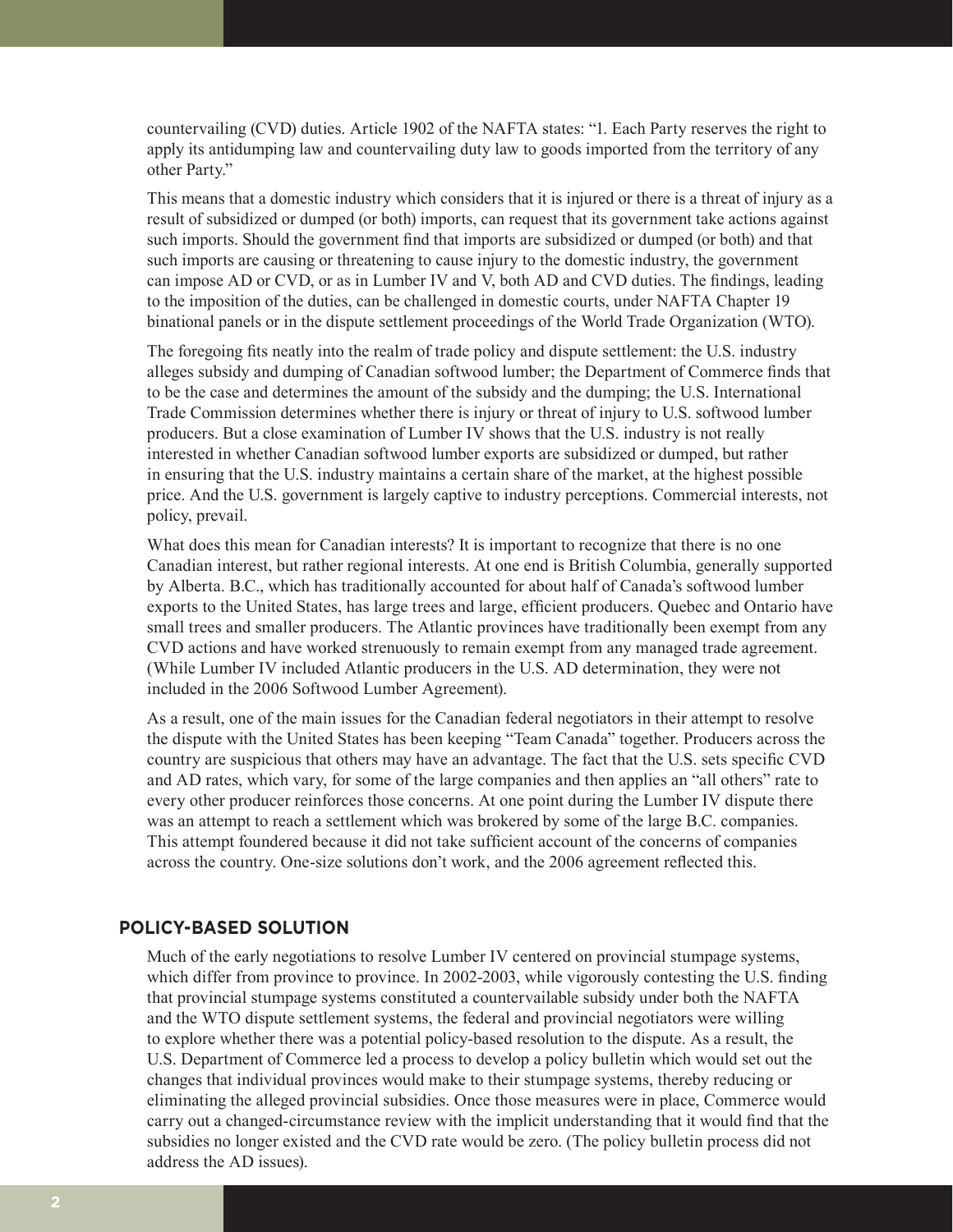The federal and provincial negotiators, particularly from the four largest softwood lumber exporting provinces (B.C., Quebec, Ontario and Alberta) entered into discussions on the policy bulletin approach with Commerce. However, it became clear that reforms to stumpage were not sufficient – the U.S. industry insisted on an effects test, i.e., they wanted a determination by Commerce that the reforms had actually had the effects that the U.S. industry was seeking. That was effectively the end of the policy-based approach to resolving Lumber IV. It was clear that the U.S. industry and the Department of Commerce would use whatever methodologies they found convenient, whether or not permitted by trade rules, to determine what was or was not a subsidy.

It can be argued that the latest U.S. CVD finding reinforces this point. The U.S. has now subjected New Brunswick producers to the CVD duty, despite historically exempting them because of their system of largely privately owned forest lands.

It was also clear during Lumber IV that the producer lobby in the U.S. has much more influence than the consumer lobby. The U.S. National Association of Home Builders was firmly opposed to the U.S. imposition of CVD and AD duties, arguing that the duties would raise the cost of housing, but their position had no influence on U.S. government actions then, and is unlikely to have any influence now. It is possible that the rebuilding that will be necessary in Texas and Florida as a result of Hurricanes Harvey and Irma may give some additional economic and political clout to those, such as the Home Builders, who oppose duties that raise the cost of lumber. But this remains to be seen and the producer lobby continues to carry the heavy hand.

# **LITIGATION**

At the same time as the policy bulletin was under development, Canada had challenged U.S. findings of subsidy, dumping and threat of injury under both the NAFTA and the WTO. The U.S. International Trade Commission had not found that the U.S. industry was injured by the allegedly subsidized and dumped imports of Canadian softwood lumber, but only that there was a threat of injury to U.S. producers. Threat of injury is sufficient to allow for the imposition of CVD and AD duties. Conversely, without injury or threat of injury, no CVD or AD duties can be imposed.

The WTO and NAFTA dispute settlement systems look at different issues and have different remedies. A WTO case looks at whether the international rules governing trade remedies which both Canada and the U.S. have signed onto have been followed. If they have not, the WTO calls on the party that violated the rules to remove its inconsistent measures and to bring itself into conformity with the rules. If it fails to do so, the winning party can then retaliate. This is not always easy, particularly if the winning party is small and the loser large.

Panels established under Chapter 19 of the NAFTA examine whether the country that has found subsidy, dumping, injury or the threat of injury has followed its own laws. If the NAFTA panel finds that the country has not acted according to its own laws, then the CVD or AD or injury or threat of injury finding is set aside and the duties that have been collected until then are refunded to the companies that paid them. This is a key difference between the WTO and NAFTA dispute settlement systems – there is no refund of duties improperly collected under the WTO.

The legal cases against the U.S. CVD, AD and threat of injury findings were made more complicated by the fact that the U.S. applies a system of retrospective application of duties. It sets a preliminary rate and then subsequently revisits the issues to determine the final rate. The result is that litigation is always playing catch-up. This, along with the interplay of the two different dispute settlement systems, the NAFTA and the WTO, did not always lead to the results that Canada had anticipated.

The most telling example of the complexities around the approach to bringing all disputes to both the NAFTA and the WTO arose in the summer of 2005 with the interplay between the findings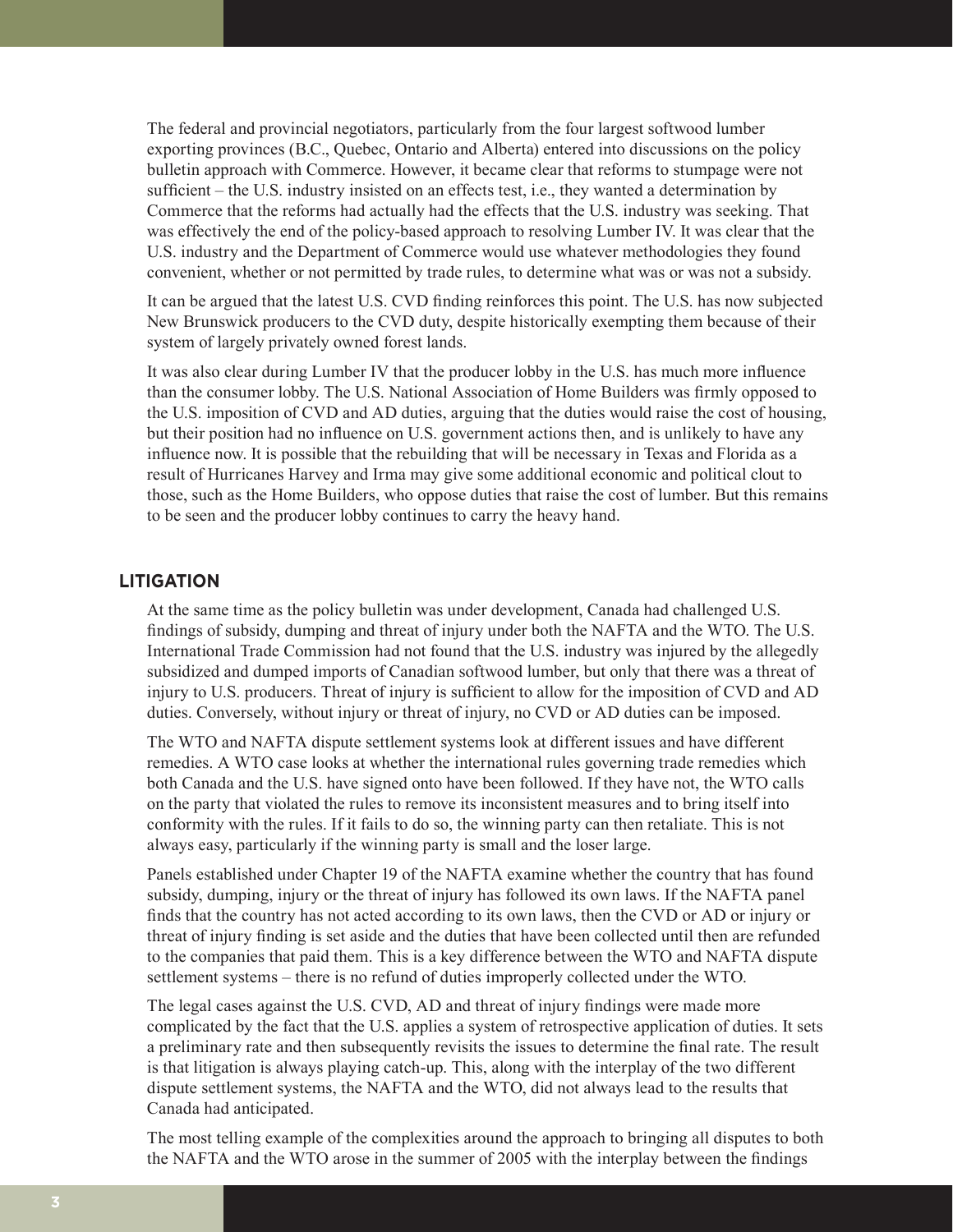related to threat of injury in the two different dispute settlement systems. The NAFTA Chapter 19 panel established to examine the U.S. finding of threat of injury found that the U.S. International Trade Commission (ITC) had not acted in accordance with U.S. law when it made its finding. It sent the issue back to the ITC to reconsider. The ITC, on remand, continued to find threat of injury. Each time, the ITC finding went back to the NAFTA panel, which found there was no proper evidentiary basis for the ITC's finding. In its third ruling, the NAFTA panel concluded that the ITC had refused to follow the panel's instructions and directed it to find no threat of injury: "The Commission has made it abundantly clear to this Panel that it is simply unwilling to accept this Panel's review authority under Chapter 19 of the NAFTA and has consistently ignored the authority of this Panel in an effort to preserve its finding of threat of material injury." In September 2004 the ITC, while disagreeing with the panel, issued a determination that the U.S. softwood lumber industry was not threatened with material injury.

At the same time as the NAFTA panel was proceeding, Canada had challenged the ITC finding of threat of injury before the WTO and had also been successful in that forum. However, given that the WTO remedy is for the losing Party to bring its measure into conformity with the international trade rules, the U.S. asked the ITC to make a new determination consistent with the WTO ruling. This allowed the ITC to make yet another finding of threat of injury (called a Section 129 determination) in November 2004, subsequent to its September finding of no threat of injury.

Complicated. But it gets worse! The U.S. challenged the NAFTA panel's direction to the ITC to an Extraordinary Challenge Committee (ECC). On August 10, 2005 the ECC upheld the NAFTA panel's ruling. That should have been sufficient to overturn the CVD and AD duties and enable the return of the monies (approximately \$3 billion at that point) to the Canadian producers.

Canada had in the meantime challenged the Section 129 determination as not being in compliance with WTO rules and had asked the WTO for authority to retaliate. A WTO Injury Compliance Panel had been set up to look at those issues and it upheld, in an interim decision on August 29, 2005 and in its final decision in November 2005, the ITC Section 129 determination.

So where did that leave Canada and the U.S. and what lessons can be drawn? The U.S. refused to refund the duties, arguing that the ITC's November 2004 Section 129 determination was valid and so, therefore, was its continued collection of CVD and AD duties despite the NAFTA panel's and ECC findings. In the latest lumber dispute Canada will need to assess the strategy of bringing effectively the same issue to both the NAFTA and the WTO in order to avoid the threat of injury result.

Litigation continued under both the NAFTA and the WTO until an agreement was finally reached outside of these fora in 2006. That agreement ended the outstanding litigation. Without an agreement, would Canada finally have prevailed and would the U.S. have returned the duties collected, approximately \$5 billion by 2006, as they eventually did? There were some in the U.S. who attempted to argue that the NAFTA did not actually require the refund of the wrongly-imposed duties to those who paid them.

There are some in Canada who argue that litigation is the only route to follow, that it is the only way to ensure that the U.S. cannot at will impose CVD and AD duties on Canadian softwood lumber. Others believe that given the ingenuity of legal arguments that can be devised, there will be an endless loop of litigation and that winning is not sufficient. Not to be forgotten is that litigation is expensive. It is estimated that Lumber IV cost the Canadian federal and provincial governments, industry associations and individual companies over \$500 million by the time the agreement was finalized.

Moreover, the amount of duties that the U.S. collected in Lumber IV was an issue in itself. At various points in the negotiations that were underway at the same time as the litigation, the everincreasing amount of duties collected became a stumbling block to resolution. Canadians believed firmly that the duties, having been wrongly collected, were to be returned pursuant to the NAFTA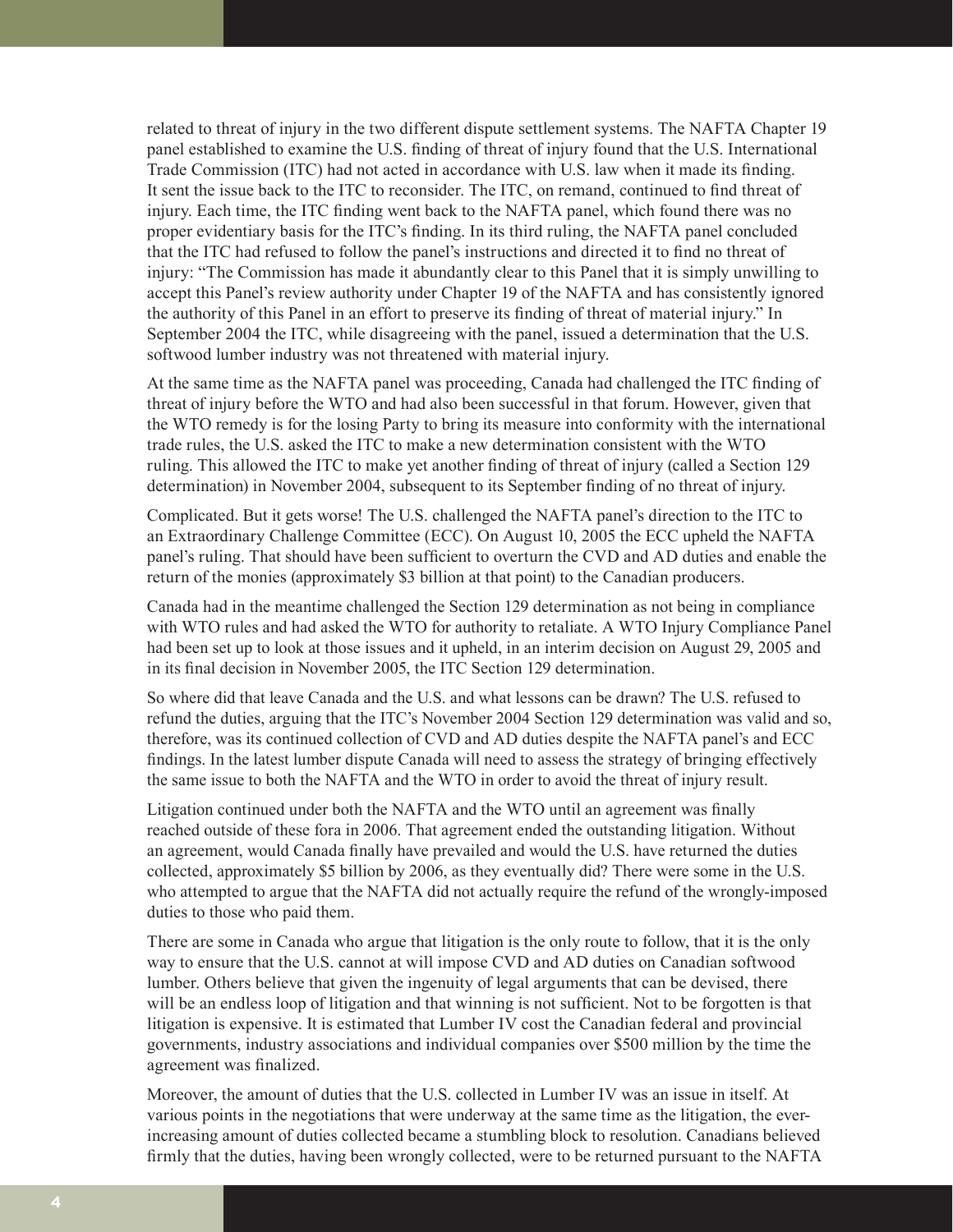rules. The U.S. industry was worried that returning such large amounts to the Canadian producers would enable the Canadians to ride out market downturns. The agreement that was finally struck in 2006 left \$1 billion of the \$5 billion that had been collected to fund a binational group designed to look to future Canada-U.S. cooperation on growing the market for softwood lumber.

There were added complications in Lumber IV relating to the refund of the duties, namely the socalled Byrd Amendment legislation. This U.S. legislation would have allowed the duties collected to be distributed to the U.S. producers rather than remain with the Treasury. This law was found by the WTO to be contrary to international trade rules. While the Byrd Amendment legislation has been repealed, the arguments against the refund of duties under the NAFTA may well reappear as Lumber V drags on.

## **REACHING AN AGREEMENT - POLITICAL WILL**

By the summer/fall of 2005 it became apparent to Canadian negotiators that a solution to Lumber IV that was either a quota deal or an export tax deal and that did not exempt the Atlantic provinces and the Quebec border mills would not succeed in achieving consensus within the Canadian industry and provinces. While the exemption for the Atlantic provinces did not sit especially well with the rest of the country, their relatively small share of the U.S. market and their demonstrated political capacity to scuttle a deal that included them, eventually overcame objections within Canada to their exemption. At the same time, the concept of an asymmetrical solution that broadly aligned with regional interests – an export tax for British Columbia and Alberta and quotas coupled with lower rates of export tax for Quebec and Ontario – gained currency.

On the political stage, the 2006 federal election led to a minority Conservative government under Prime Minister Stephen Harper, who was eager to resolve the lumber dispute and put relations with the United States on a more even keel. However, while softwood lumber was a key irritant for Canada in its relationship with the United States, it was not viewed the same way in the U.S. Political will at the highest level in the U.S. was a prerequisite to reaching a negotiated solution. Without that, the interests of the lumber producers who call the shots by bringing subsidy and dumping cases forward to the government would continue to prevail. This required a willingness on the part of the President to use some political capital to bring U.S. industry on board for a negotiated solution that was also acceptable to Canada.

Companies have such clout because they bring forward the initial CVD and AD cases. Chapter 19 only comes into play after the government has imposed the AD and CVD duties, which are then subject to challenge. A key piece of any lumber agreement is getting the U.S. producers to agree to not bring forward any cases during the term of the agreement. This was done in 2006 by U.S. producers agreeing to submit and be bound by "no injury" letters. Without injury or the threat of injury, no CVD or AD duties can be imposed by the government.

That political will became apparent following the election of Prime Minister Harper and his meeting with then-president George W. Bush at the "Three Amigos Summit" in Mexico in March of 2006. Responsibility for the conduct of the bilateral negotiations shifted from the Department of Commerce (the senior U.S. official at DOC responsible for lumber had left his position) to the Office of the U.S. Trade Representative (USTR). Negotiations on the Canadian side were led by Canada's recently appointed Ambassador to the United States - Michael Wilson. These efforts eventually led to the 2006 Softwood Lumber Agreement which resolved the Lumber IV trade dispuite.

What does this tell us about where we are today? The United States under President Trump has begun the process of renegotiating NAFTA, in which one of their demands is the abolition of the Chapter 19 dispute settlement system. Chapter 19 was key to the eventual resolution of Lumber IV and the return of 80 per cent of the duties collected to Canadian producers. (As an aside, Chapter 19 may well be key to other current disputes between Canada and the U.S., eg., in aerospace and steel).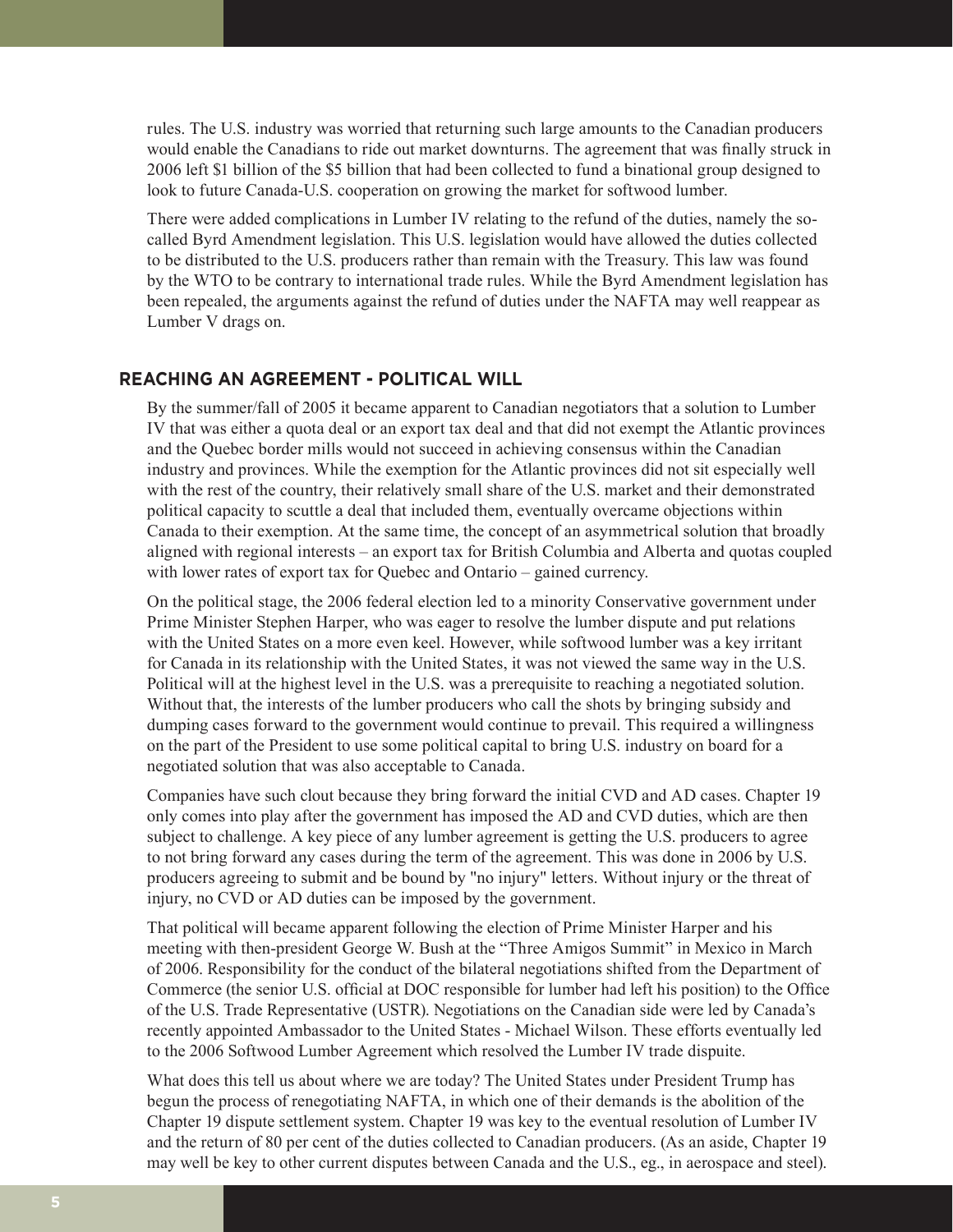It is still unclear as to what the mindset of U.S. trade negotiators and indeed the President himself will be in trade negotiations, whether relating to the NAFTA or specific disputes such as softwood lumber. Will it be a "one side wins, one side loses," as some of the President's rhetoric would lead one to believe? Or will it be more along the lines of what President Obama suggested, but was unable to deliver - "each side will want 100 per cent, and we'll find a way for each side to get 60 per cent or so of what they need, and people will complain and grumble but it will be fine"?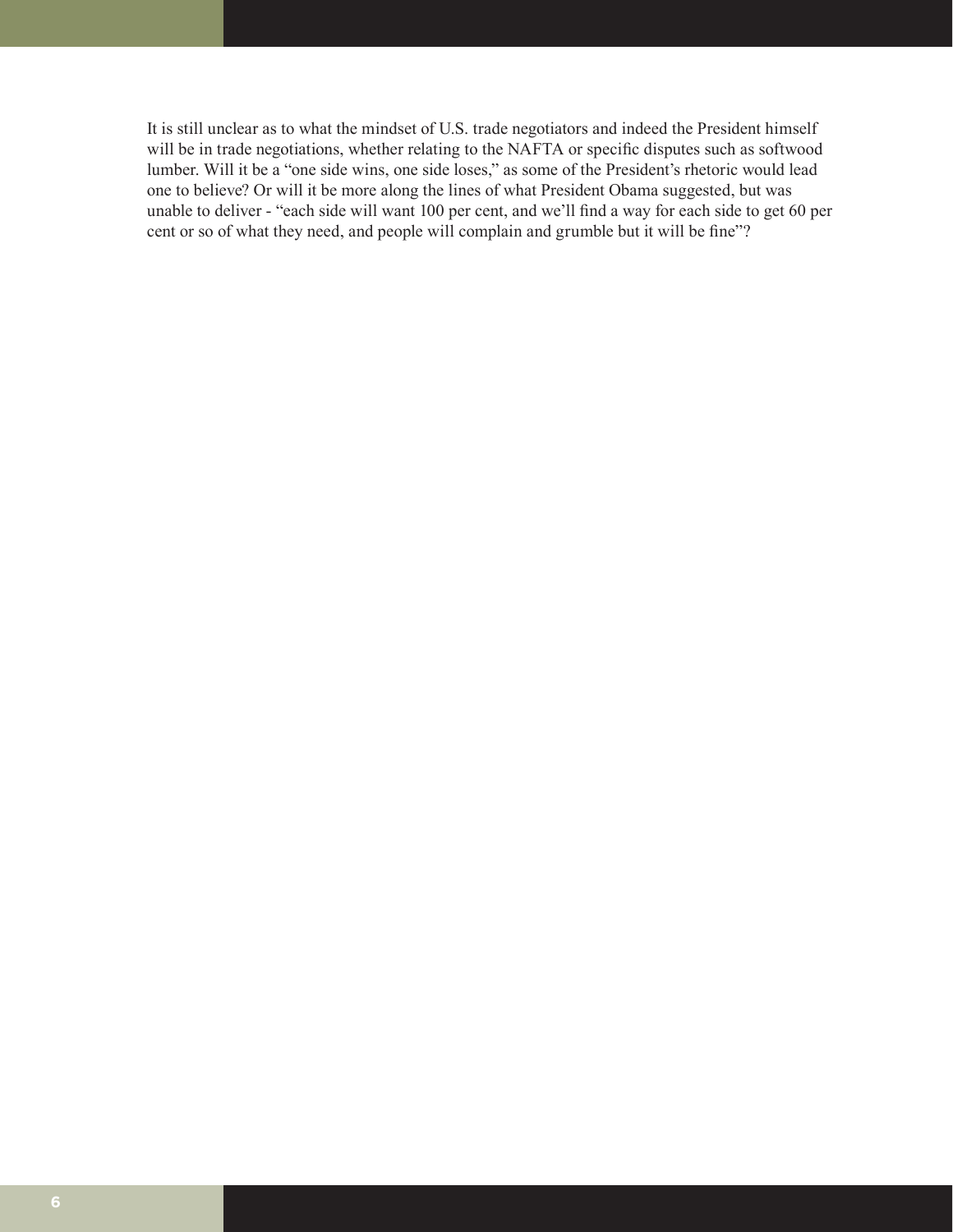#### **About the Author**

**Elaine Feldman** joined the University of Ottawa's Centre on Public Management and Policy in 2014, where she works on the design and delivery of the certificate program in public sector leadership and governance. Her last position before retiring from public service was that of President of the Canadian Environmental Assessment Agency. Prior to joining the agency, Feldman held a number of positions at Foreign Affairs and International Trade, in Ottawa and abroad, including those of Assistant Deputy Minister for North America and Deputy Permanent Representative of Canada to the World Trade Organization.

During her career in the federal public service, Feldman led a number of trade negotiations, including the negotiations over softwood lumber with the United States and free trade negotiations with Mercosur and the Americas. She also participated in the Uruguay Round of Trade Negotiations.

Feldman is a member of the Law Society of Upper Canada She has also been a member of three World Trade Organization dispute settlement panels.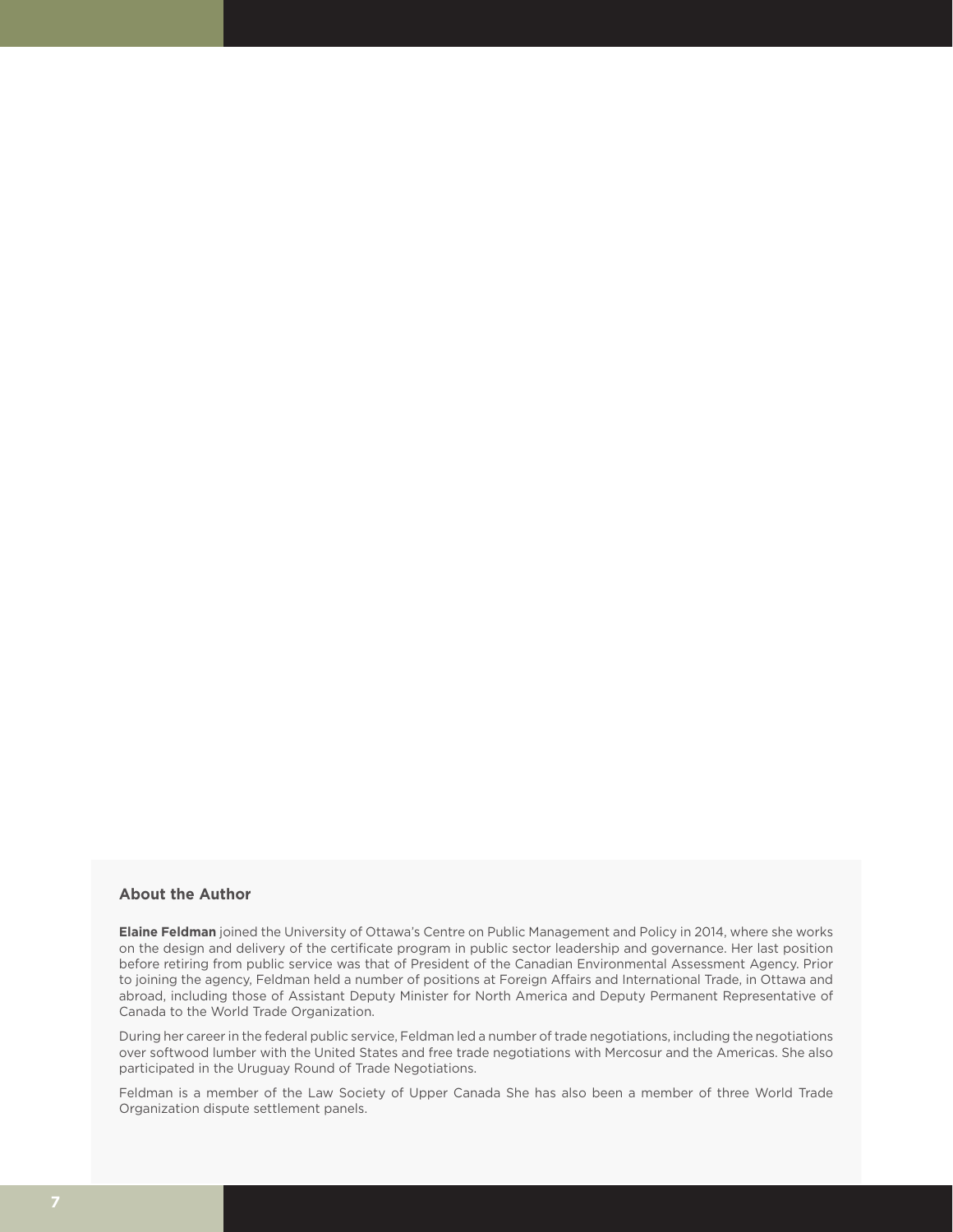### **ABOUT THE SCHOOL OF PUBLIC POLICY**

The School of Public Policy has become the flagship school of its kind in Canada by providing a practical, global and focused perspective on public policy analysis and practice in areas of energy and environmental policy, international policy and economic and social policy that is unique in Canada.

The mission of The School of Public Policy is to strengthen Canada's public service, institutions and economic performance for the betterment of our families, communities and country. We do this by:

- *Building capacity in Government* through the formal training of public servants in degree and non-degree programs, giving the people charged with making public policy work for Canada the hands-on expertise to represent our vital interests both here and abroad;
- *Improving Public Policy Discourse outside Government* through executive and strategic assessment programs, building a stronger understanding of what makes public policy work for those outside of the public sector and helps everyday Canadians make informed decisions on the politics that will shape their futures;
- *Providing a Global Perspective on Public Policy Research* through international collaborations, education, and community outreach programs, bringing global best practices to bear on Canadian public policy, resulting in decisions that benefit all people for the long term, not a few people for the short term.

The School of Public Policy relies on industry experts and practitioners, as well as academics, to conduct research in their areas of expertise. Using experts and practitioners is what makes our research especially relevant and applicable. Authors may produce research in an area which they have a personal or professional stake. That is why The School subjects all Research Papers to a double anonymous peer review. Then, once reviewers comments have been reflected, the work is reviewed again by one of our Scientific Directors to ensure the accuracy and validity of analysis and data.

#### **The School of Public Policy**

University of Calgary, Downtown Campus 906 8th Avenue S.W., 5th Floor Calgary, Alberta T2P 1H9 Phone: 403 210 3802

#### **DISTRIBUTION**

Our publications are available online at www.policyschool.ca.

#### **DISCLAIMER**

The opinions expressed in these publications are the authors' alone and therefore do not necessarily reflect the opinions of the supporters, staff, or boards of The School of Public Policy.

#### **COPYRIGHT**

Copyright © 2017 by The School of Public Policy. All rights reserved. No part of this publication may be reproduced in any manner whatsoever without written permission except in the case of brief passages quoted in critical articles and reviews.

#### **ISSN**

ISSN 2560-8312 The School of Public Policy Publications (Print) ISSN 2560-8320 The School of Public Policy Publications (Online)

#### **DATE OF ISSUE**

October 2017

#### **MEDIA INQUIRIES AND INFORMATION**

For media inquiries, please contact Morten Paulsen at 403-220-2540. Our web site, www.policyschool.ca, contains more information about The School's events, publications, and staff.

#### **DEVELOPMENT**

For information about contributing to The School of Public Policy, please contact Paul Beaudry by telephone at 403-220-4624 or by e-mail at paul.beaudry1@ucalgary.ca.